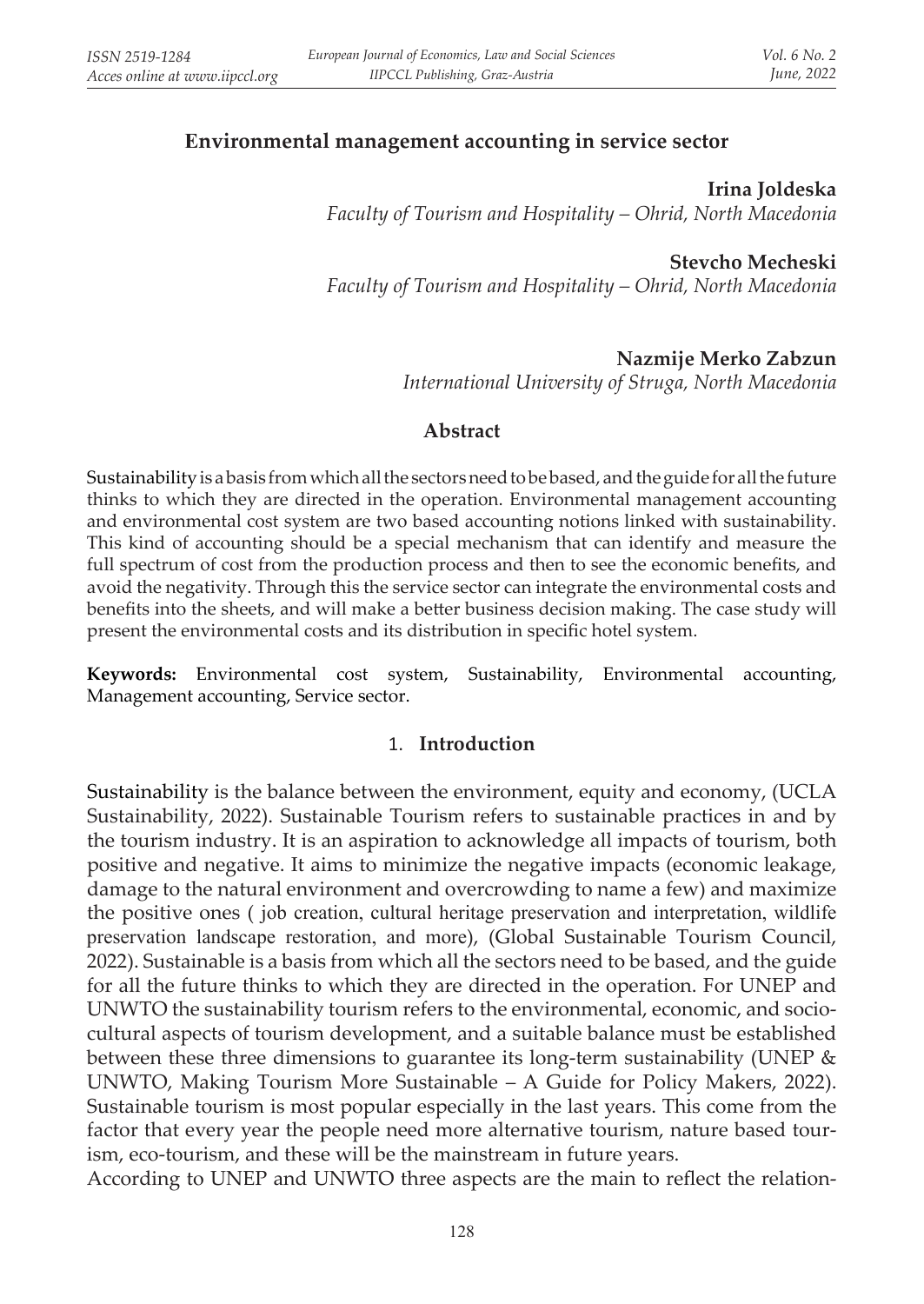ships between Tourism and Sustainability, interaction, awareness and dependency. Firstly the essence of tourism is to provide a brand new experience for visitors, served in a totally new and fresh place, and that involves and interacts with different hosts and local lands and surroundings. Than people can be educated through all the tourism activity and come to realize that the importance of sustainable development, not only in protect local environment and culture, but also be aware of the sustainable issues and apply themselves to the continuous efforts. Many of the tourist activities is founded on a popular site, which visitors can experience in a welcome atmosphere, such as beautiful areas, authentic history, challenged adventure and unique culture. This tourism industry relies upon these properties very much.

## 2. **Environmental accounting in service sector**

Tourism is a sector that should be based on Eco strategies, i.e. strategies for environmental protection. The managerial accounting is the main link that should be provide information base for management, and the main subsystem is the accounting of environmental costs.

The main provisions that influenced the development of accounting for environmental costs are based on compliance with the provisions of the EPA (Environmental Protection Agency, 2022).

Unlike the classical approach of classification and coverage of already incurred costs, in the accounting of environmental costs the main emphasis is placed on estimating the costs associated with investing in the protection and improvement of the environment.

Environmental management accounting serves as a mechanism to identify and measure the full spectrum of environmental costs of current production processes and the economic benefits of pollution prevention or cleaner processes, and to integrate these costs and benefits into day-to-day business decision-making (UN Department of Economic and Social Affairs, Division for sustainable development, August, 2005). The term environmental accounting is often referred to as Green Accounting and these terms are often using in place of sustainability accounting. An important function of environmental accounting is to bring environmental cost to the attention of corporate stakeholders who may be able and motivated to identify ways of reducing or avoiding those costs while at the same time improving environmental quality (Environmental Protection Agency, 2022).

Other authors opine that with increasing social focus on the environment, accounting fills an expectation role, to measure environmental performance (Yakhuo M.&Dorweiler, 2004).

The main purpose of managerial accounting is to record and recognize the costs incurred as a result of investing in the protection and improvement of the environment, as well as the costs of saving and changing resources.

Hence, the content of the environmental accounting is clearly seen and where the eco-accounting occurs within the complete system of the companies Figure 1 (Graff R.G., 2013 Tokyo)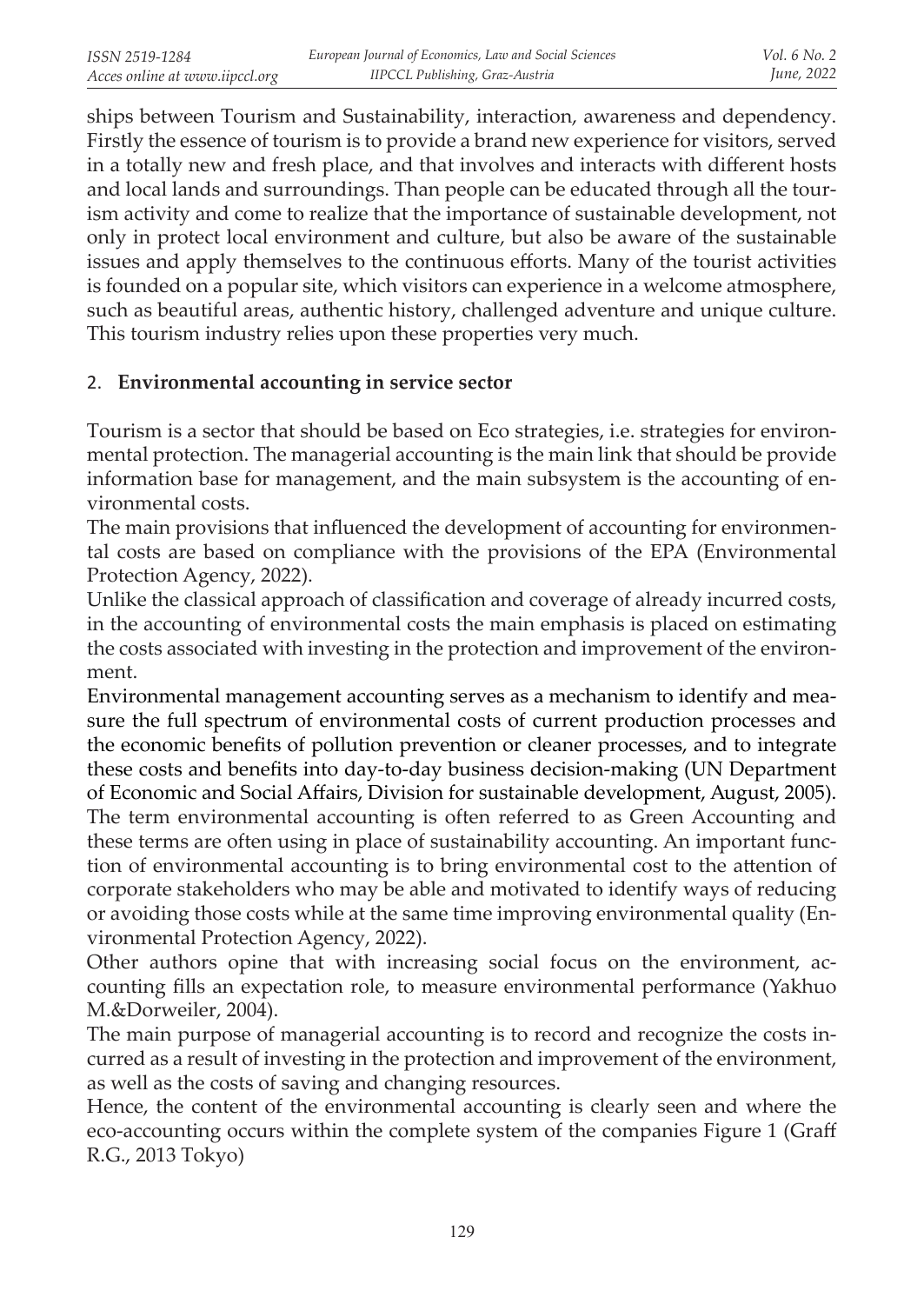# Figure 1. Environmental Accounting Framework



In the picture of Environmental Accounting there are two levels. At the macroeconomics level, environmental accounting is classified into environmental national resource accounting and environmental national income accounting. On the other microeconomic level environmental accounting applies to both financial accounting and management accounting. Financial accounting and its environmental requirements need to be standardized to provide consistent and comparable information to investors, regulators and other stakeholders, while management accounting practices will always vary widely from firm to firm (Okafor, 2013). In this case the management accounting is based on service sector, especially in hotel industry, hence there will be a three basic aspects that is important to perceive, accounting for the protection of the environmental resources, accounting for environmental protection costs and liability accounting (green accounting, eco accounting).

In this way, the basic task of this accounting is to take a good methodology for preparing information that is important for promotion and protection the environment. This will be a good process for processing the data that relating on environmental cost. The data thus obtained are correlated with the corresponding effects. In this way it is perceive whether the guest received the relevant value for the money invested.

# 3. **Accounting understanding of the environmental costs**

In order to encourage greater sustainability in the environment and a more serious approach by the hotel industry, it is necessary to build a specific approach in defining the term environmental costs. To take a good decision firstly it is important to recognize the environmental costs.

This would provide a relevant basis for obtaining better quality and timely information for better planning and control, and thus enable the promotion and protection of the environment.

Defining the environmental costs is important for reducing the environmental expenses and increasing revenues. In service sector is always difficult to demarcation a costs, hence improving environmental performance requires paying attention to current, future and potential environmental costs.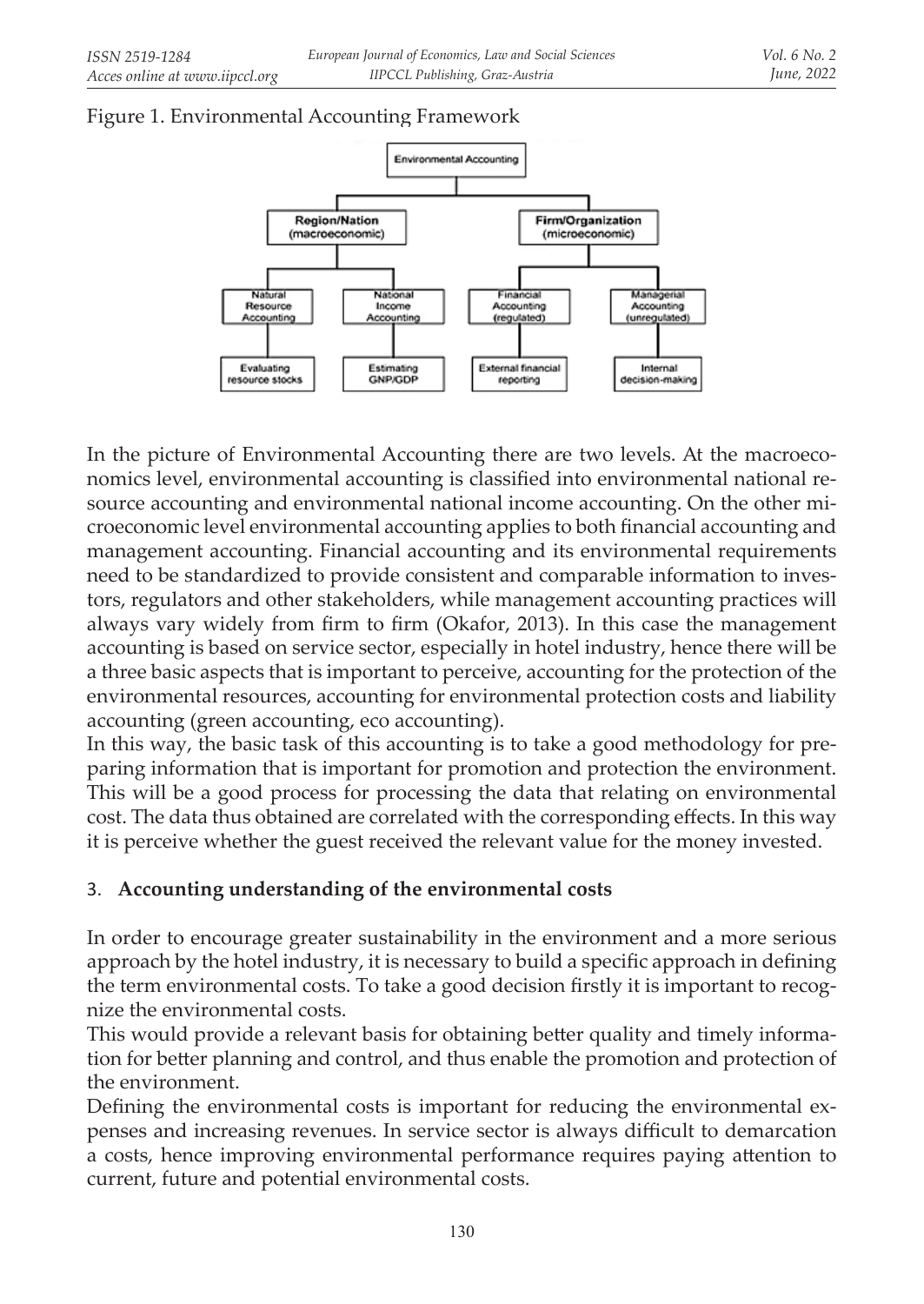It is important to emphasize that the calculation of environmental costs is not a new system of cost calculation. It is a system that should exist in the already existing one and when calculating the costs, it introduces an ecological aspect, which is perceived as an element of cumulating with the input-output position.

Environmental cost as the investment costs, measured in monetary value, allocated for the prevention, reduction, and/or avoidance of environmental impact, removal of such impact, restoration following the occurrence of a disaster, and other activities (Japan ministry of Environmental Accounting Guidelines, 2005).

Moreover, it may not always be clear whether a cost is "environmental" or not, some costs fall into a gray zone or may be classified as partly environmental and partly not. Whether or not a cost is "environmental" is not critical; the goal is to ensure that relevant costs receive appropriate attention (Environmental Protection Agency, 2022).

In case to have better distribution of the costs in service sector EPA and GEMI, paid attention on this and environmental cost primer use similar organizing frameworks to distinguish costs that generally receive management attention, termed the "usual" costs or "direct" costs, from costs that may be obscured through treatment as overhead or R&D, distorted through improper allocation to cost centers, or simply overlooked, termed "conventional," "potentially hidden," "contingent" or "image and relationship" costs (Incorporating Environmental Costs into Business Decision Making , 1994).

| Conventional costs                                                   | Potentially hidden<br>costs                                                                                                                      | Contingent costs                                                                                                                                                                            | Image and relation-<br>ship costs                                                                                                                                                                |
|----------------------------------------------------------------------|--------------------------------------------------------------------------------------------------------------------------------------------------|---------------------------------------------------------------------------------------------------------------------------------------------------------------------------------------------|--------------------------------------------------------------------------------------------------------------------------------------------------------------------------------------------------|
| raw materials<br>utilities<br>capital goods<br>$\bullet$<br>supplies | upfront envi-<br>$\bullet$<br>ronmental costs<br>regulatory<br>٠<br>and voluntary<br>environmental<br>costs<br>back-end envi-<br>ronmental costs | fines and penalties<br>$\bullet$<br>for future regula-<br>tory infractions<br>future costs due to<br>$\bullet$<br>unexpected conse-<br>quences of permit-<br>ted or intentional<br>releases | costs of annual<br>$\bullet$<br>environmental<br>reports and com-<br>munity relations<br>activities<br>costs incurred<br>voluntarily for<br>environmental<br>activities (e.g.,<br>tree planting) |

In the previous table are covered the types of environmental costs through the cost centers. This gray scale means the grade of difficult to assess and measure certain of the environmental costs.

## 4. **Traditional vs. environmental cost system**

In the conventional accounting system there is two types of costs, direct and indirect costs. Direct costs are for example material costs, labor costs, and direct expenses to a product. On the other hand indirect costs are the costs that are not easily traceable to a product, and here is for example factory rent, energy cost, lubricants etc. These indirect costs are presented by the hidden costs, contingent costs and image and relationship costs.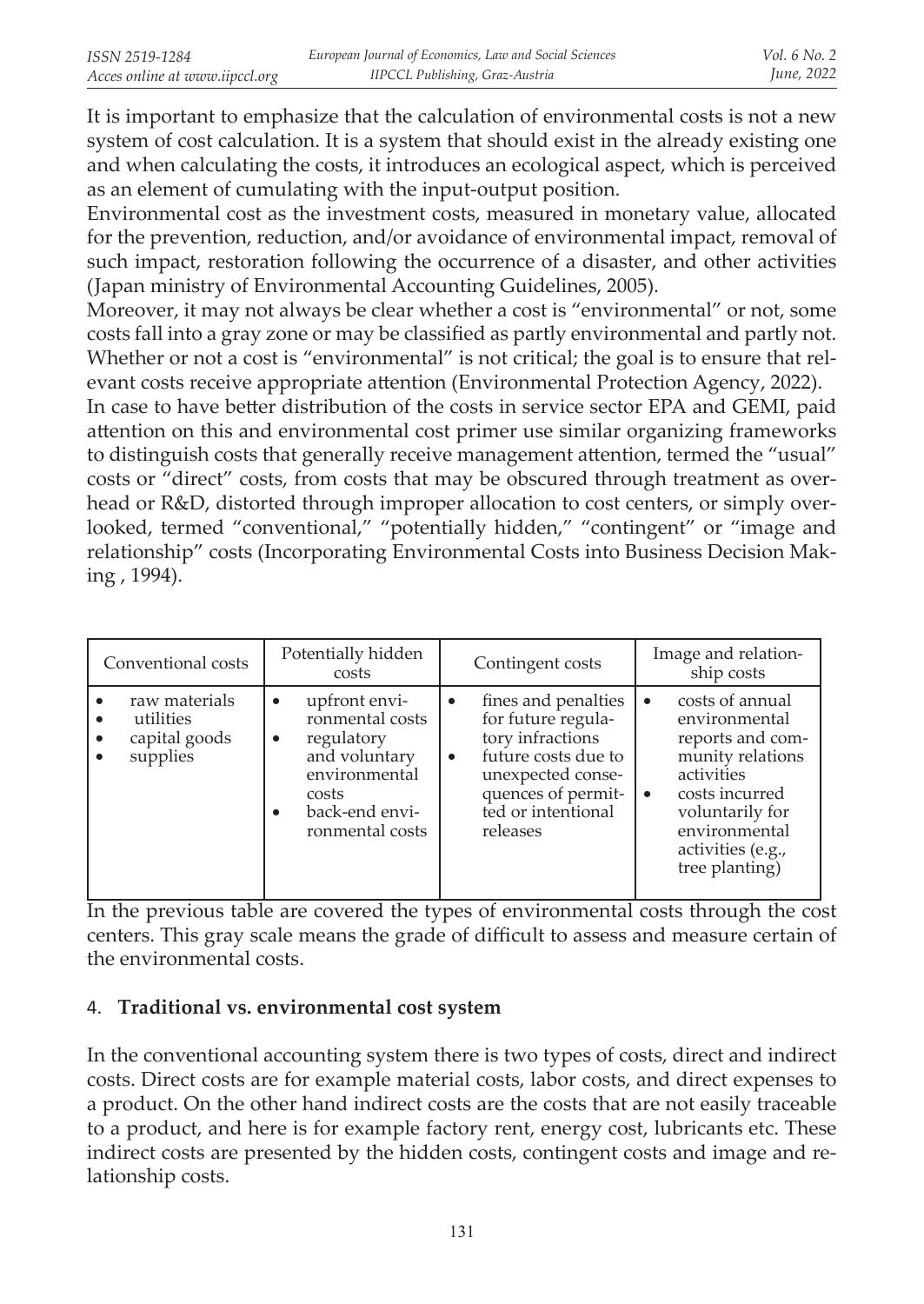Here are four steps in Environmental Cost Allocation ( Key Concepts and terms, June 1995):

- 1. Determine scale and scope
- 2. Identify environmental costs
- 3. Quantify those costs

4. Allocate environmental costs to responsible process, product, system, or facility

An important think to environmental accounting is to pay attention of the managers to be able and to be motivated for recognition the costs and find ways to identify, reducing or avoiding those costs while at the same time improving environmental quality. Those, the costs that existed in a service sector, especially hotels, need to be differentiated between environmental costs and overhead costs. If this happens then environmental costs will be allocated to the appropriate accounts. Hence, the managers will easily find a ways to prevent and lower those costs and enhance the profitability.

Besides the traditional cost accounting system, the environmental cost accounting system is more specific, and more detailed. Here they are delineated on overhead cost and separately environmental costs. Environmental costs can be allocated to responsible processes, systems or departments. For example solid waste and littering or sewage needs to be separated from overhead costs, and will appropriately belong to special centers of responsibility. According to this the expenses and the revenues will be treated in parallel way.

# 5. **Case study**

a. Methodology

This study takes it into account service sector, and examined the extent to which that hotel has embraced environmental cost accounting. It specifically examined the extent to which environmental costs are allocated directly in products/processes and basis of allocation overhead to products/processes. In this research data were collected by the research survey from one 5 Star Hotel by the Ohrid Lake (North Macedonia). Data were collected from primary and secondary sources (questionnaire and conversation) with major responsible person from the accounting center in that Hotel. The questionnaires from the research were analyzed and will be present in below.

b. Analysis of the questionnaire

In this study the following questions need to be answered:

- How do you allocate the environmental costs to the products or processes in the hotel, hence what extent are environmental costs allocated to these products/ processes?

What are the common basses of allocating costs to products or processes from overhead costs in the hotel?

For the first answer, the respondents of the hotel company stated that the environmental costs are usually included in the general costs.What is symptomatic is that the environmental costs incurred by a given product or service will not always be attributed to the conclusion of the product or service, if they were previously classified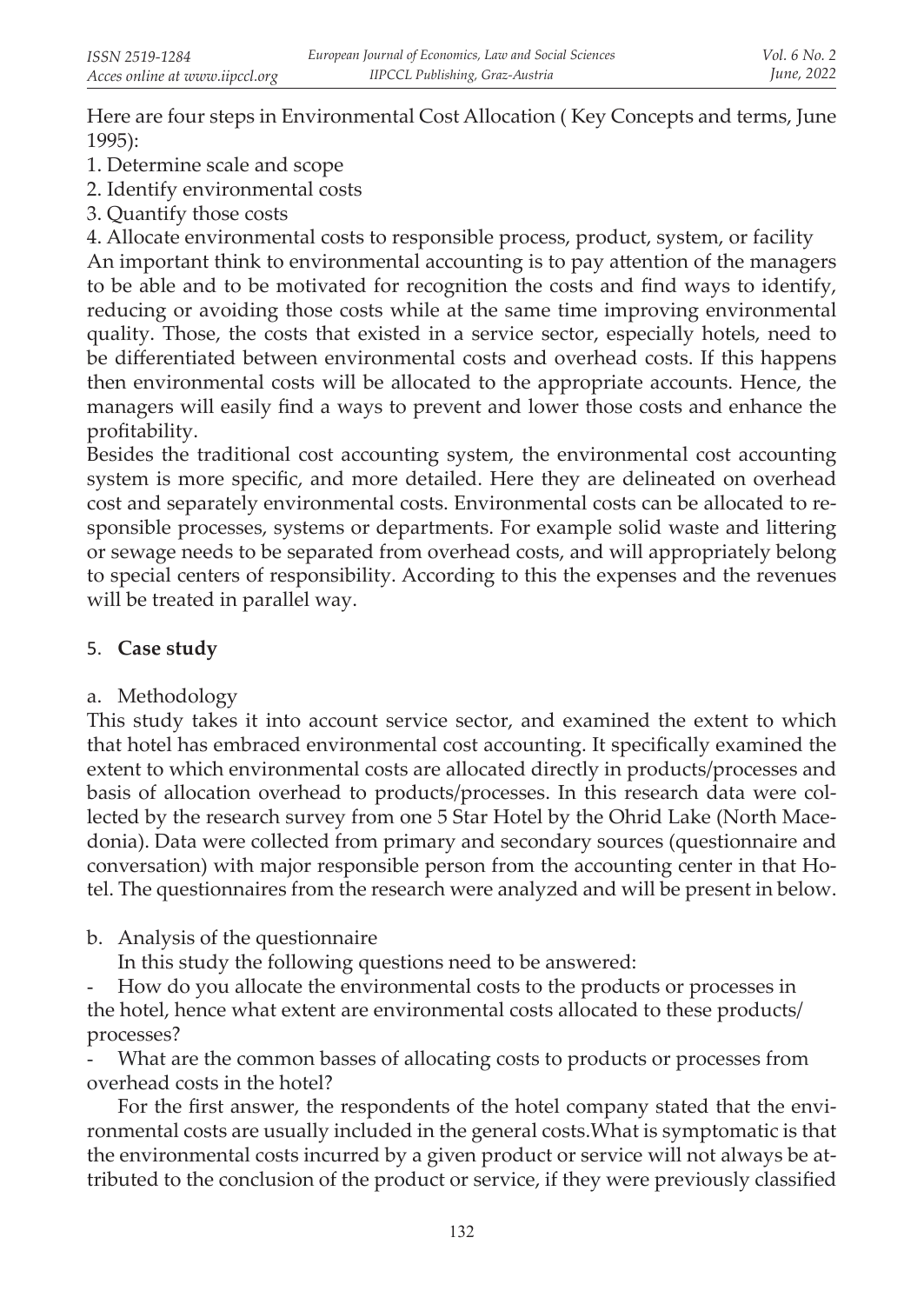### as general costs.

From the given answers it can be concluded that the hotel includes the public and informs its staff regarding the policy for green action and environmental protection and appropriate allocation of costs. The hotel does not use energy from renewable energy sources and does not have an energy efficient heating system. However, all other aspects indicate that it is aimed at saving energy and green action. The hotel uses energy-saving lamps, has an efficient shading system, uses timers and motion detectors to minimize energy use, uses energy-saving appliances and of course keeps track of electricity consumption. The situation is similar in terms of water supply. All systems are used that can reduce consumption and minimize water costs, as well as properly inform guests about its consumption. The given hotel uses all the ways for waste selection and its proper disposal, which greatly reduces the utility costs. All other activities within the hotel are aimed at eco-action and minimizing costs.

For the second answer the common basses of allocating costs to products or processes from overhead costs in the hotel is Activity-based costing (ABC) system. ABC system used diverse absorption rates for the absorption of overheads. This system shows the relation sheep between the activities, from one side, and overheads, from other side. What kind of activities need to be taken it depends of costs. ABC represent a method of managerial cost accounting that allocates all internal costs to the cost centers and cost drivers on the basis of the activities that caused the costs (Environmental management accounting, priciples and procedures, Unated Nations Divisions for Sustainable Development, 2003).

c. Hypothesis

The hypothesis in this case study is based on the following access:

- Basis hypothesis: In the Hotel exist environmental cost accounting,
- Auxiliary hypothesis 1: In the Hotel partly exist environmental cost accounting,

- Auxiliary hypothesis 2: In the Hotel doesn't exist environmental cost accounting. There are three hypotheses in which the case study is based. According to the given answers the conclusion is quite clear. Only the second hypothesis has been proven. In the Hotel partly exist environmental cost accounting and this Hotel needs the introduction of green strategies and environmental cost accounting.

### 6. **Conclusion**

Sustainable is a basis from which all the sectors need to be based, and the guide for all the future thinks to which they are directed in the operation. Tourism sector need to be based on strategies for environmental protection. Hence, need to introduce a new term in accounting, environmental accounting. The term environmental accounting is often referred to as Green Accounting and these terms are often using in place of sustainability accounting. In hotel industry to encourage greater sustainability in the environment and a more serious approach, it is necessary to build a specific approach in defining the term environmental costs. It is a system that should exist in the already existing one and when calculating the costs, it introduces an ecological aspect, which is perceived as an element of cumulating with the input-output position.